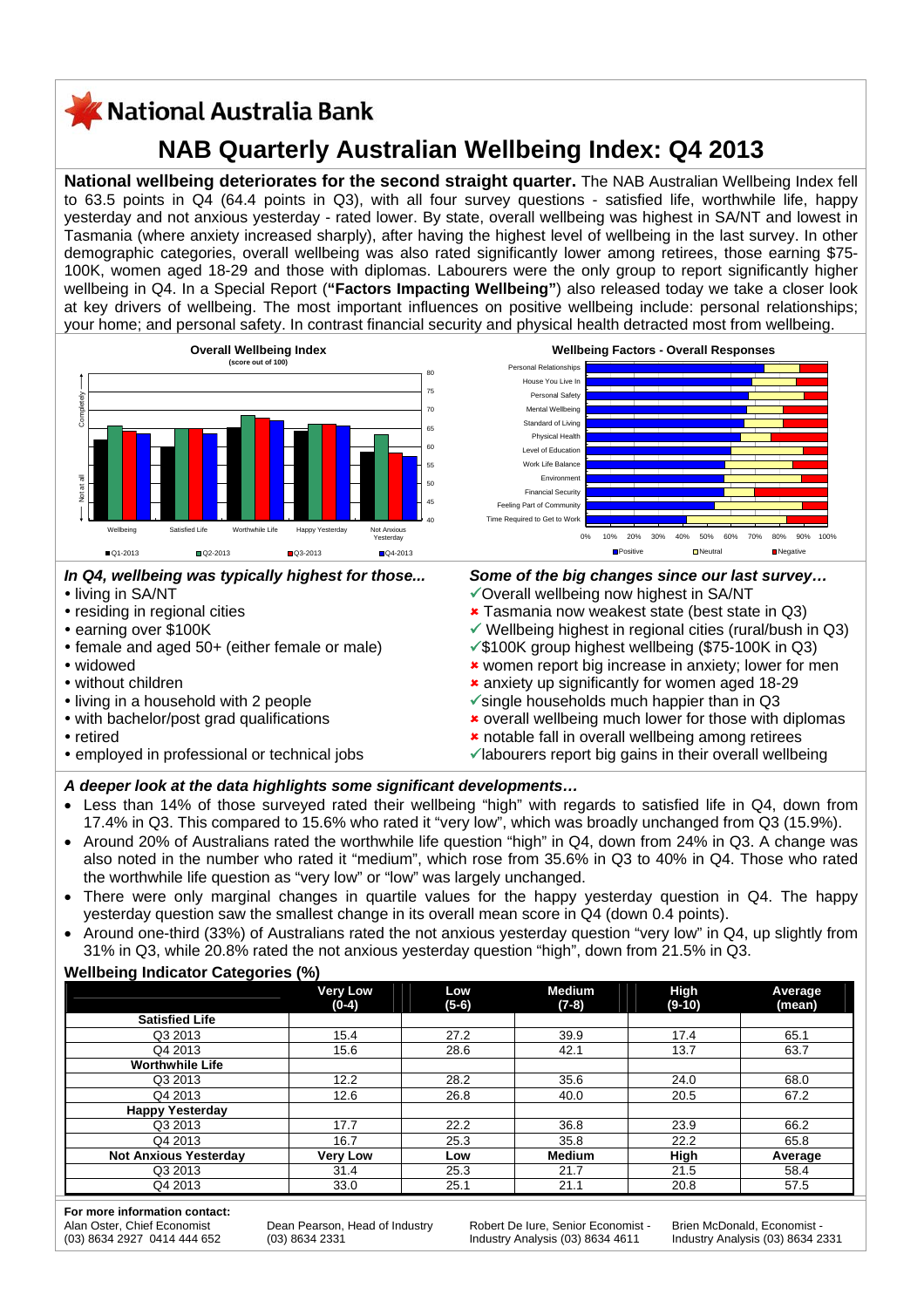# **Wellbeing Indicators: Wellbeing by Category (score out of 100)**

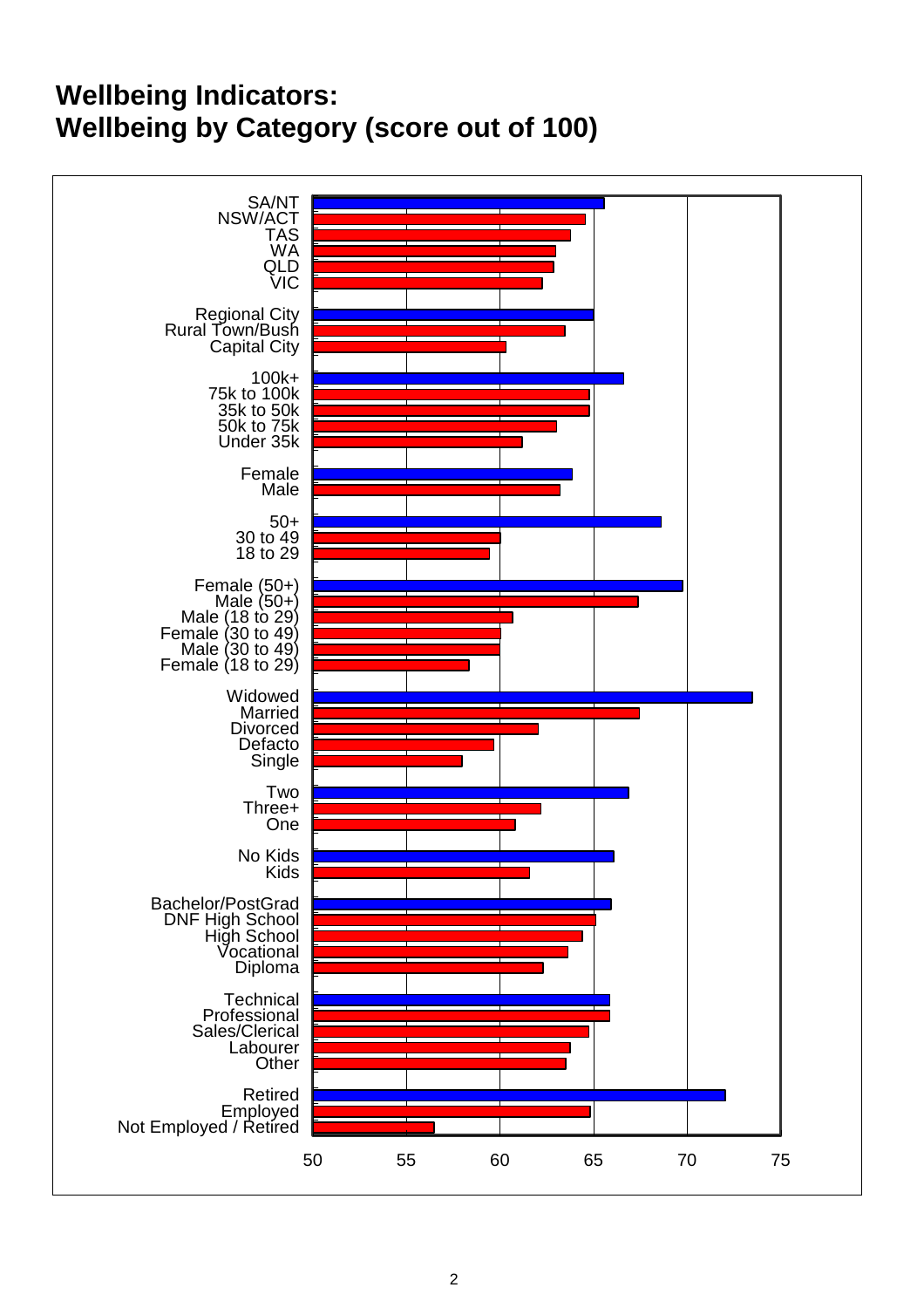# **Wellbeing Indicators: directional change since last quarter**

| <b>Overall Wellbeing</b>     | ගි |
|------------------------------|----|
| <b>Satisfied Life</b>        | ශ  |
| Worthwhile Life              | ణ  |
| <b>Happy Yesterday</b>       | ဗ  |
| <b>Not Anxious Yesterday</b> | ဗ  |

|                                                                                                              | <b>Overall</b><br>Wellbeing | <b>Satisfied</b><br><b>Life</b> | Worthwhile<br>Life      | <b>Happy</b><br>Yesterday | <b>Not Anxious</b><br>Yesterday |  |  |  |  |
|--------------------------------------------------------------------------------------------------------------|-----------------------------|---------------------------------|-------------------------|---------------------------|---------------------------------|--|--|--|--|
| State & Location - wellbeing improves in NSW/ACT and WA and in capital and regional cities                   |                             |                                 |                         |                           |                                 |  |  |  |  |
| NSW/ACT                                                                                                      | ☺                           | ☺                               | ☺                       |                           | ම                               |  |  |  |  |
| Victoria                                                                                                     | ම                           | ම                               | ම                       | ම                         | ම                               |  |  |  |  |
| Queensland                                                                                                   | ම                           | ම                               | ම                       | ම                         | ම                               |  |  |  |  |
| <b>WA</b>                                                                                                    | $\odot$                     | $\circledcirc$                  | $\odot$                 | ම                         | $\odot$                         |  |  |  |  |
| SA/NT                                                                                                        | ම                           | ම                               | ම                       | $\overline{\circ}$        | ම                               |  |  |  |  |
| Tasmania                                                                                                     | ඔ                           | ම                               | ම                       | ම                         | ම                               |  |  |  |  |
| <b>Capital City</b>                                                                                          | $\overline{\circ}$          | $\overline{\circ}$              | ම                       | $\overline{\odot}$        | $\overline{\circ}$              |  |  |  |  |
| <b>Regional City</b>                                                                                         | $\overline{\odot}$          | $\overline{\odot}$              | $\overline{\mathbb{O}}$ | $\overline{\odot}$        | ම                               |  |  |  |  |
| <b>Rural Town/Bush</b>                                                                                       | ෂ                           | ෂ                               | ම                       | ම                         | ම                               |  |  |  |  |
| Income - those earning less than \$50K report higher wellbeing                                               |                             |                                 |                         |                           |                                 |  |  |  |  |
| Over \$100K                                                                                                  | ဗ                           | ඏ                               | ම                       | ම                         | ම                               |  |  |  |  |
| \$75-100K                                                                                                    | ම                           | ම                               | ම                       | ම                         | ම                               |  |  |  |  |
| \$50-75K                                                                                                     | ම                           | $\circledcirc$                  | ම                       | $\odot$                   | ම                               |  |  |  |  |
| \$35-50K                                                                                                     | $\odot$                     | ම                               | $\odot$                 | $\odot$                   | $\odot$                         |  |  |  |  |
| Under \$35K                                                                                                  | $\odot$                     | ම                               | ම                       | $\odot$                   | $\odot$                         |  |  |  |  |
| Gender - wellbeing lower for women and men                                                                   |                             |                                 |                         |                           |                                 |  |  |  |  |
| Female                                                                                                       | ම                           | ම                               | ම                       | $\odot$                   | ම                               |  |  |  |  |
| Male                                                                                                         | ම                           | ම                               | ම                       | ම                         | $\odot$                         |  |  |  |  |
| Age - all age groups report lower wellbeing                                                                  |                             |                                 |                         |                           |                                 |  |  |  |  |
| 18-29                                                                                                        | ම                           | $\odot$                         | ම                       | ම                         | ම                               |  |  |  |  |
| 30-49                                                                                                        | ම                           | ම                               | ම                       | ම                         | $\odot$                         |  |  |  |  |
| $50+$                                                                                                        | ම                           | ම                               | ම                       | $\odot$                   | $\odot$                         |  |  |  |  |
| Marital Status - divorced people report higher wellbeing for all survey questions                            |                             |                                 |                         |                           |                                 |  |  |  |  |
| Single                                                                                                       | $\circledcirc$              | ඏ                               | ဗ                       | ☺                         | ම                               |  |  |  |  |
| Defacto                                                                                                      | ම                           | ම                               | ම                       | $\odot$                   | ම                               |  |  |  |  |
| Married                                                                                                      | ම                           | ම                               | ම                       | ම                         | ම                               |  |  |  |  |
| <b>Divorced</b>                                                                                              | $\odot$                     | $\circledcirc$                  | $\odot$                 | $\odot$                   | $\odot$                         |  |  |  |  |
| Widowed                                                                                                      | $\overline{\odot}$          | O                               | ම                       | ම                         | $\odot$                         |  |  |  |  |
| Household Status/Size - single person households report higher wellbeing                                     |                             |                                 |                         |                           |                                 |  |  |  |  |
| Children                                                                                                     | ම                           | ဗ                               | ☺                       | ම                         | ම                               |  |  |  |  |
| No Children                                                                                                  | ම                           | ම                               | ම                       | $\odot$                   | ම                               |  |  |  |  |
| One                                                                                                          | $\overline{\odot}$          | ම                               | ම                       | $\overline{\odot}$        | $\overline{\odot}$              |  |  |  |  |
| Two                                                                                                          | ణ                           | ణ                               | $\overline{\odot}$      | $\overline{\circ}$        | ణ                               |  |  |  |  |
| Three +                                                                                                      | ම                           | ම                               | ම                       | ම                         | ම                               |  |  |  |  |
| Education - wellbeing rises for those with tertiary qualifications and those that did not finish high school |                             |                                 |                         |                           |                                 |  |  |  |  |
| <b>Bachelor/Post Grad</b>                                                                                    | ☺                           | ☺                               | ☺                       | ☺                         | ඏ                               |  |  |  |  |
| Diploma                                                                                                      | ම                           | $\circledcirc$                  | ම                       | ම                         | ම                               |  |  |  |  |
| Vocational                                                                                                   | ම                           | ම                               | ම                       | ම                         | ම                               |  |  |  |  |
| <b>High School</b>                                                                                           | ම                           | $\odot$                         | ම                       | $\odot$                   | ම                               |  |  |  |  |
| <b>DNF High School</b>                                                                                       | $\odot$                     | ම                               | ම                       | $\odot$                   | $\odot$                         |  |  |  |  |
| Employment Type - wellbeing improves for all groups except sales/clerical workers and other workers          |                             |                                 |                         |                           |                                 |  |  |  |  |
| Professional                                                                                                 | ☺                           | ☺                               | ☺                       | ⊗                         | ⊛                               |  |  |  |  |
| Technical                                                                                                    | $\overline{\circ}$          | $\circledcirc$                  | $\odot$                 | $\odot$                   | $\odot$                         |  |  |  |  |
| Labourer                                                                                                     | $\overline{\circ}$          | $\overline{\odot}$              | $\overline{\odot}$      | $\overline{\odot}$        | $\overline{\circ}$              |  |  |  |  |
| Sales/Clerical                                                                                               | ම                           | ම                               | ම                       | $\odot$                   | ම                               |  |  |  |  |
| Other                                                                                                        | ම                           | ම                               | $\odot$                 | $\odot$                   | ම                               |  |  |  |  |

# **LEGEND:** ☺ = up <mark>☺ = down ☺ = unchanged</mark>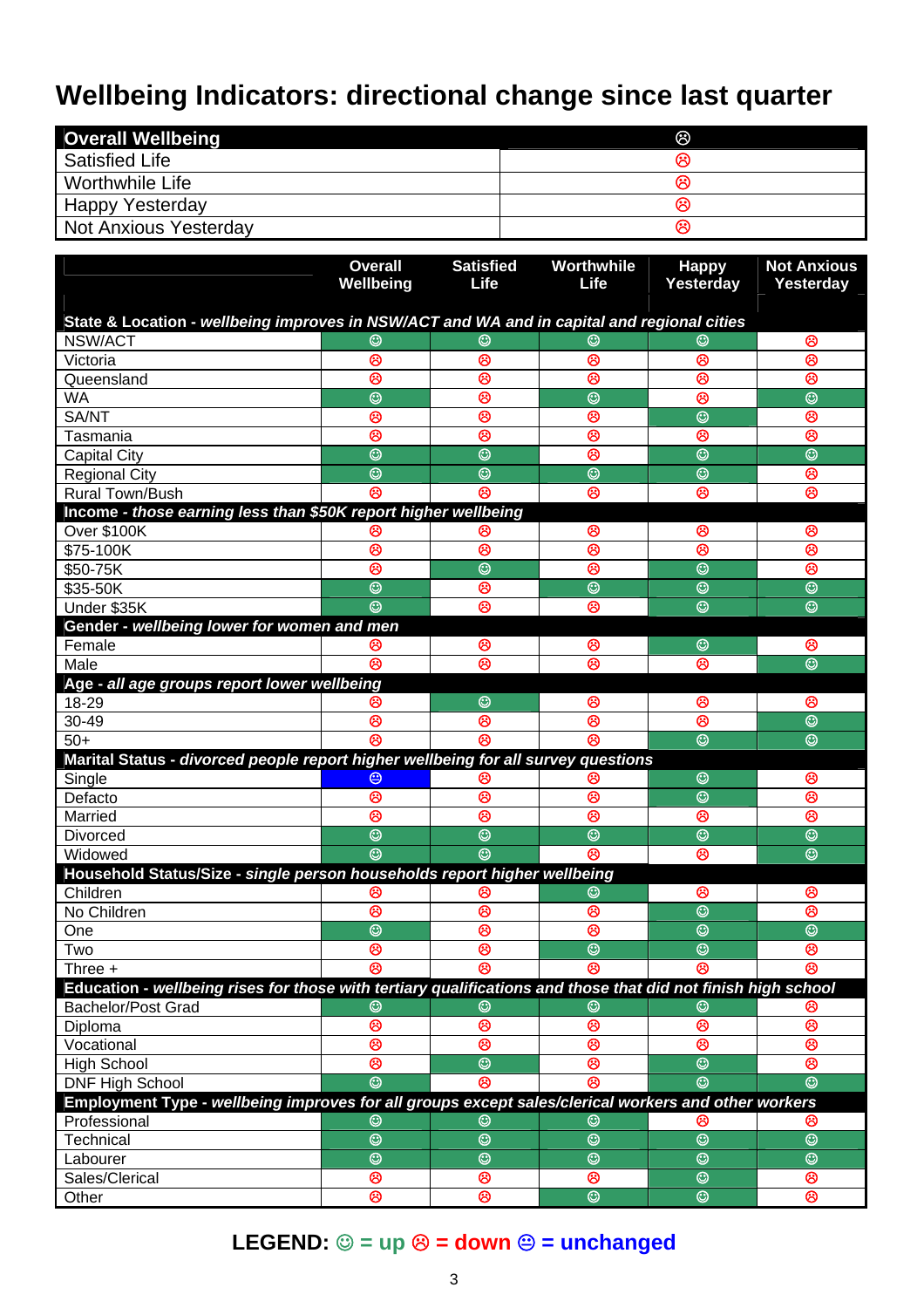## **Main Findings**

- The NAB Australian Wellbeing Index fell to 63.5 points in Q4 (64.4 points in Q3). Wellbeing declined for all survey questions - satisfied life, worthwhile life, happy yesterday and not anxious yesterday.
- The most important influences on positive wellbeing include: personal relationships; your home; and personal safety. In contrast financial security and physical health detracted most from overall wellbeing (see our **Special Report** also released today).
- Overall wellbeing was lower in all states except WA and NSW/ACT in Q4. SA/NT is now the highest state for overall wellbeing, replacing Tasmania where it fell sharply mainly due to much higher anxiety. Wellbeing was also higher in capital and regional cities but lower in rural towns and the bush in Q4.
- Those earning >\$50K rated wellbeing higher in Q4, but overall wellbeing was highest for those earning \$100+K.
- Overall wellbeing was lower for women and men, but women still rated wellbeing slightly above men. Women rated all questions higher than men, except anxiety. Men 18-29 rated wellbeing higher than women in the same group, but 50+ women rated their wellbeing higher than men. Overall wellbeing was similar in the 30-49 group.
- Overall wellbeing declined in all age groups in Q4. Wellbeing fell most for 18-29 year olds, driven by much higher anxiety. Wellbeing remains highest in the 50+ age group and for all survey questions (by some margin).
- Widowed and divorced people were the only groups reporting higher overall wellbeing in Q4. Widows rated lower wellbeing for happy yesterday, life satisfaction and worthwhile life questions, but this was offset by significantly lower levels of anxiety. Divorced people rated higher for all survey questions.
- Overall wellbeing was rated lower for those with and without children in Q4 but those without kids reported higher overall wellbeing than those with kids. Those without kids reported lower wellbeing for all questions except happy yesterday. Those with kids also rose rated all questions lower except worthwhile life.
- Single households rated their wellbeing higher in Q4 but their overall wellbeing remains lowest overall and for all questions except anxiety, where households of 3+ people rated lowest (by some margin). Households with 2 persons report the highest levels of overall wellbeing for all survey questions.
- By educational attainment, overall wellbeing rated much lower by those with diplomas in Q4. In contrast, overall wellbeing for those that did not finish high school improved (mainly due to lower anxiety).
- Retirees continue to report the highest levels of overall wellbeing although wellbeing in this group fell significantly in Q4. Nevertheless, this group still rates highest for all survey questions (by some margin).
- Labourers reported a significant improvement in their overall level of wellbeing in Q4, with the gap between wellbeing in this group and all other groups seen in Q3 narrowing considerably.

## **NAB Quarterly Australian Wellbeing Index - Main Charts**

Wellbeing fell in all states except WA and NSW/ACT. SA/NT is now the highest state for overall wellbeing. It has replaced Tasmania where overall wellbeing declined sharply, mainly due to much higher anxiety.



Despite much higher anxiety, overall wellbeing improved in capital cities. Overall wellbeing also increased in regional cities but was lower in rural towns/bush, where all survey questions rated lower.



#### **Overall Wellbeing by Location**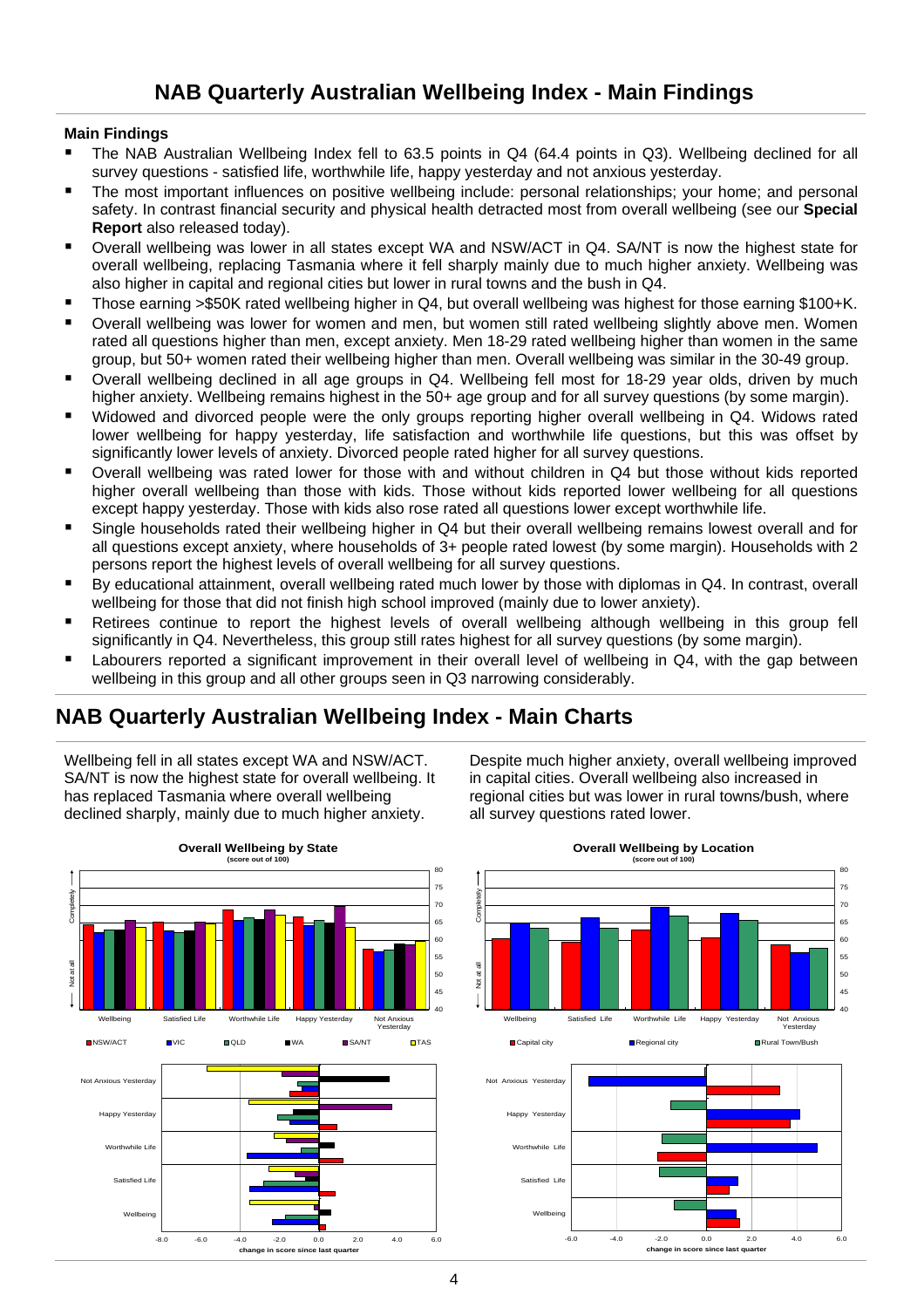Those earning \$35-50K and less than \$35K were the only groups to report higher wellbeing in Q4, but overall wellbeing was highest for those earning \$100+K. Wellbeing fell most for those in the \$75-100K group, who rated all survey questions lower.

**Overall Wellbeing by Income**

Overall wellbeing rated lower for both women and men in Q4, but women continue to rate their overall wellbeing slightly above men. Women rated all survey questions higher than men, except anxiety, but rated the anxiety and satisfied life questions much lower in Q4.



Men aged 18-29 rated their overall wellbeing higher than women in the same age group, but women aged 50+ rated their wellbeing higher than men aged 50+. Overall wellbeing was broadly similar in the 30-49 age group. Women aged 18-29 and 30-49 also rated their overall wellbeing lower in Q4 as did males aged 50+.



**Overall Wellbeing by Age & Gender (score out of 100)**

**Overall Wellbeing by Gender (score out of 100)**

80



Overall wellbeing declined across all age groups in Q4. Wellbeing fell most for 18-29 year olds, driven by much higher anxiety. Wellbeing continues to be highest in the 50+ age group and for all survey questions (and by some margin), with this group also reporting slightly higher levels of happiness and lower anxiety in Q4.





**Overall Wellbeing by Age (score out of 100)**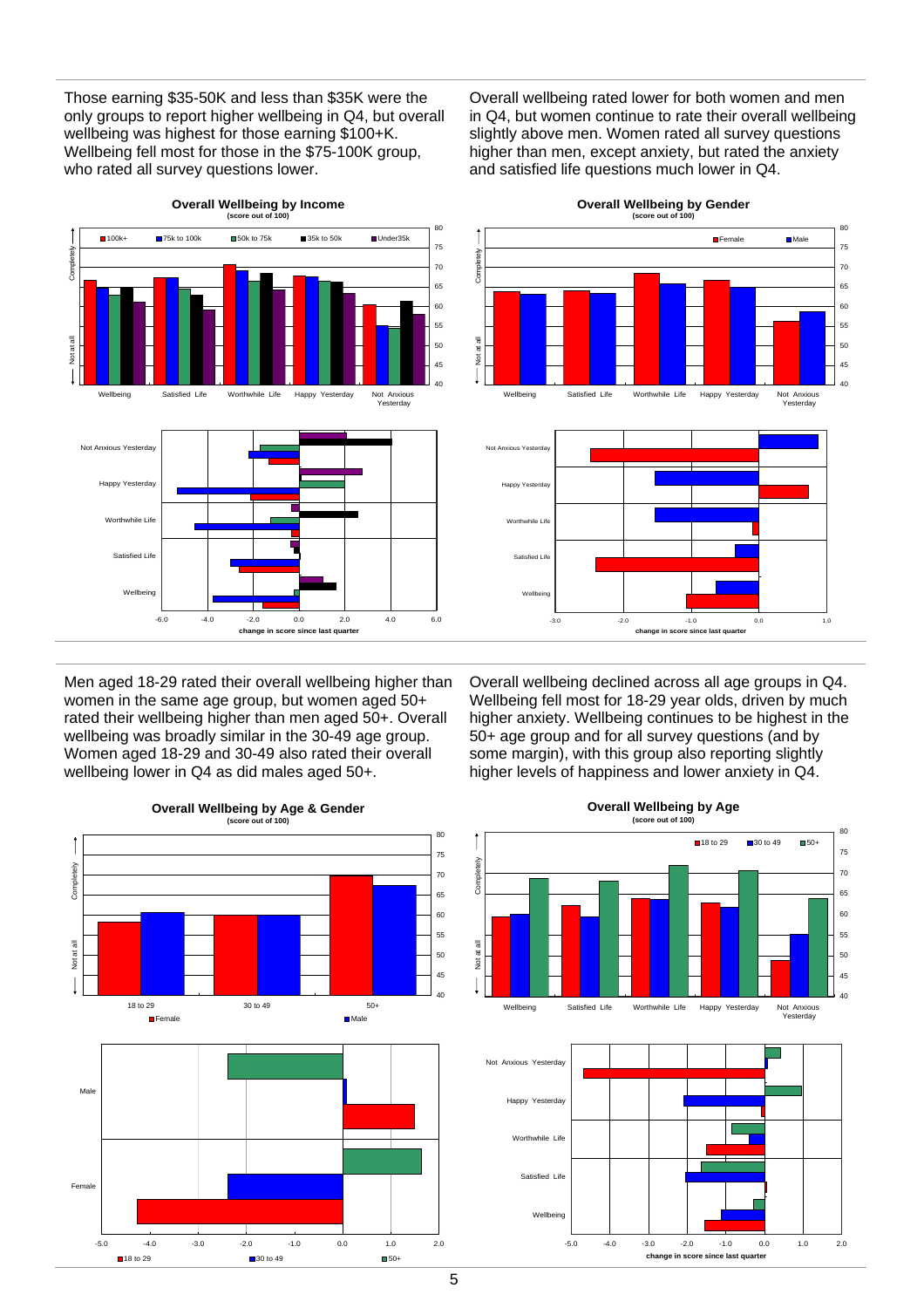Widowed and divorced people were the only groups to report higher levels of overall wellbeing in Q4. Whereas, widows rated lower wellbeing for the happy yesterday, life satisfaction and worthwhile life questions in Q4, this was offset by much lower anxiety. Divorced people rated higher for all survey questions. Single people rated lowest for overall wellbeing and for all survey questions.

Overall wellbeing rated lower for those with and without children in Q4. However, those without kids continue to report higher overall wellbeing than those with children. Those without children reported lower wellbeing for all survey questions except the happy yesterday question. Those with kids also rose rated all survey questions lower except for the worthwhile life question.



**Overall Wellbeing by Marital Status**

Single person households were the only group that rated their wellbeing higher in Q4, especially with regards to the happy yesterday and not anxious yesterday questions. However, overall wellbeing in this group remains lowest overall and for all questions except anxiety, where households of 3+ people rate lowest (and by some margin). Households with 2 persons report the highest levels of overall wellbeing for all survey questions.



#### **Overall Wellbeing by Household - Kids**



By educational attainment, overall wellbeing was rated much lower by those with diplomas in Q4, and for all four survey questions (especially the happy yesterday and satisfied life questions). Those with a vocational attainment also rated all four survey questions lower in Q4. In contrast, overall wellbeing for those that did not finish high school improved (mainly due to lower anxiety). Wellbeing was also rated slightly higher in the bachelor/post grad group and was highest overall.

#### **(score out of 100)** 80 75 Completely Not at all Completely 70 65 60 55 kot at all 50 45 40 Not Anxious eing Satisfied Life Worthwhile Life Happy Yesterday Bachelor/PostGrad Diploma Vocational High school Did Not Finish High School Not Anxious Yesterday Happy Worthwhile Life Satisfied Life Wellbeing

-6.0 -5.0 -4.0 -3.0 -2.0 -1.0 0.0 1.0 2.0 3.0 4.0

**change in score since last quarter**

#### **Overall Wellbeing by Education**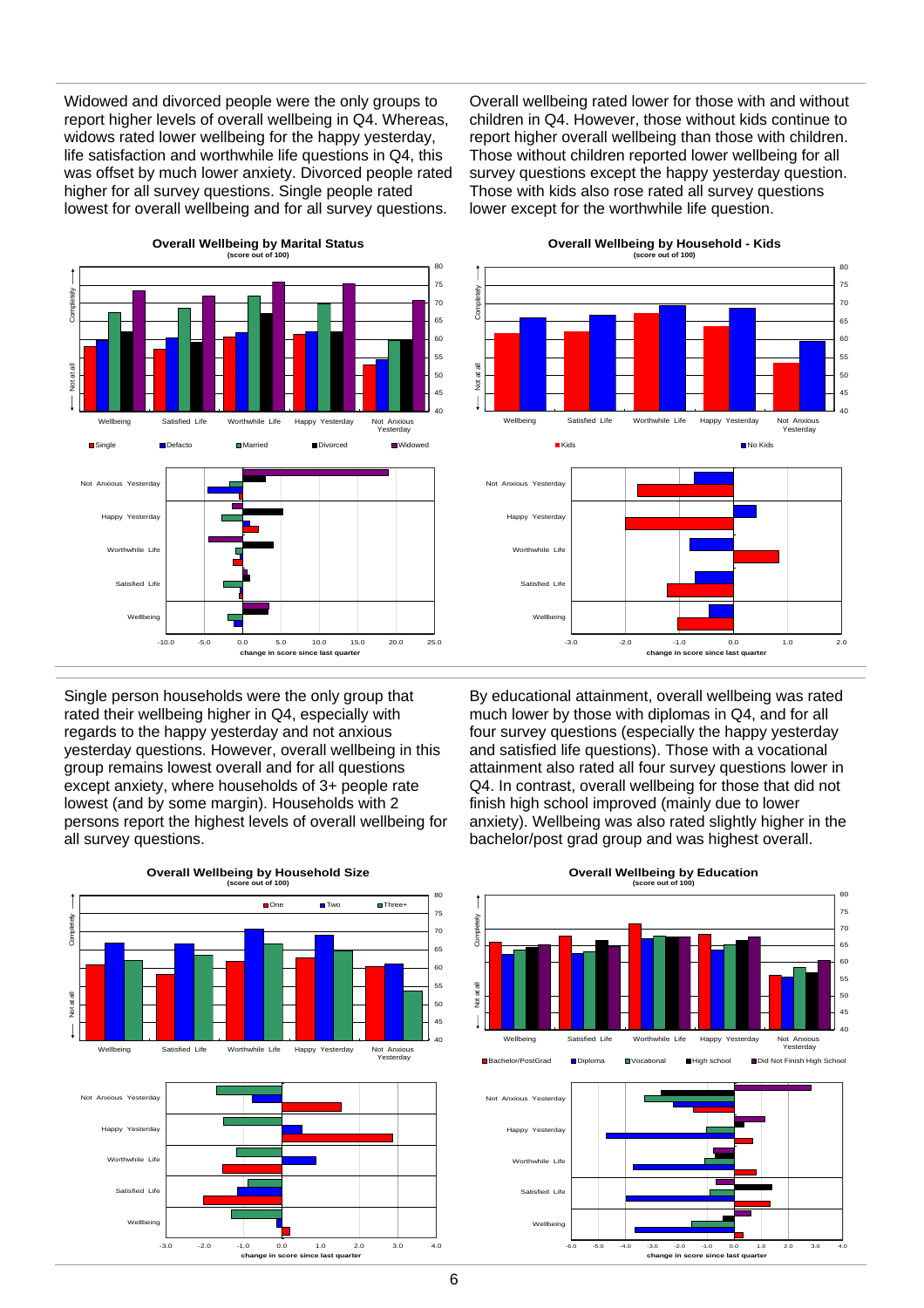Retirees continue to report the highest levels of overall wellbeing. However, overall wellbeing in this group fell significantly in Q4, led by much lower scores for the satisfied life and worthwhile life questions. Nevertheless, this group still rates highest for all survey questions (and by some margin). Wellbeing also fell for those not employed/retired in Q4, especially with regards to life satisfaction. Those with jobs however rated their overall wellbeing slightly higher, and for all survey questions except anxiety.

Sales/clerical workers reported lower wellbeing in Q4, led by higher anxiety and lower life satisfaction. In contrast, labourers reported a significant improvement in their overall level of wellbeing in Q4, with the gap between wellbeing in this group and all other groups seen in Q3 narrowing considerably. Moreover, labourers rated all four survey questions much higher, especially with regards to their life satisfaction and happiness. Technical workers also reported a notable improvement in wellbeing across all survey questions.



## **Overall Wellbeing by Employment Type**

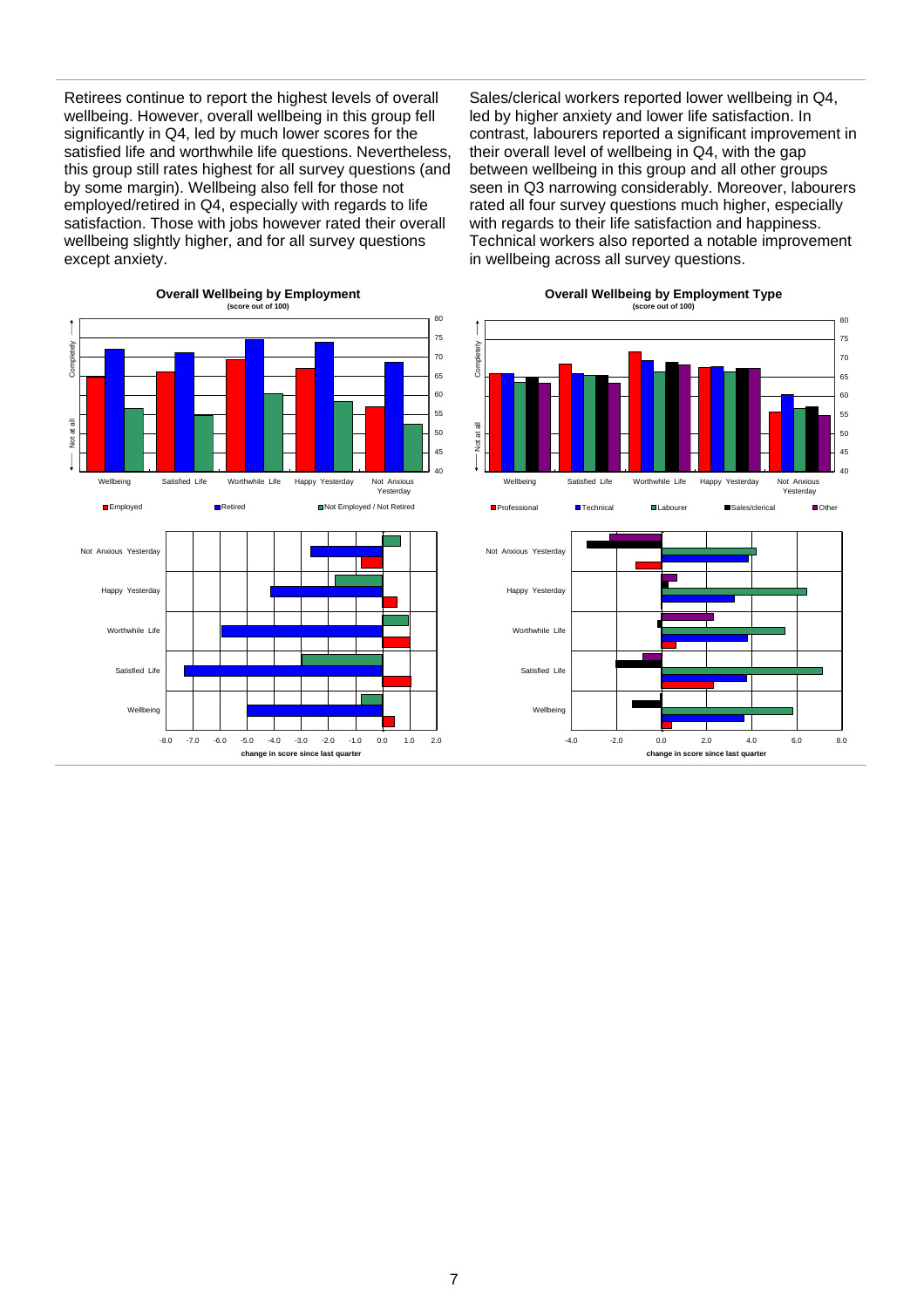# **Appendix 1: About the Survey**

The NAB Australian Wellbeing Index was launched in April 2013 in conjunction with the NAB Australian Consumer Anxiety Index with the aim of assessing perceptions of wellbeing and consumer stress.

The NAB Australian Wellbeing Index is based on survey participants' responses to four questions (developed by the UK Office of National Statistics) related to how people "think and feel about their own lives":

- Overall, how satisfied are you with your life nowadays?
- Overall, to what extent do you feel the things that you do in your life are worthwhile?
- Overall, how happy did you feel yesterday?
- Overall, how anxious did you fell yesterday?

All questions were answered on a scale of 0-10 where 0 is "not at all" and 10 is "completely".

Around 2,100 respondents participated in the December 2013 survey, with weights applied to age, location and gender to ensure that the survey reasonably reflects the Australian population.

The breakdown of our survey respondents - by age, location, and gender - is shown in the charts below.

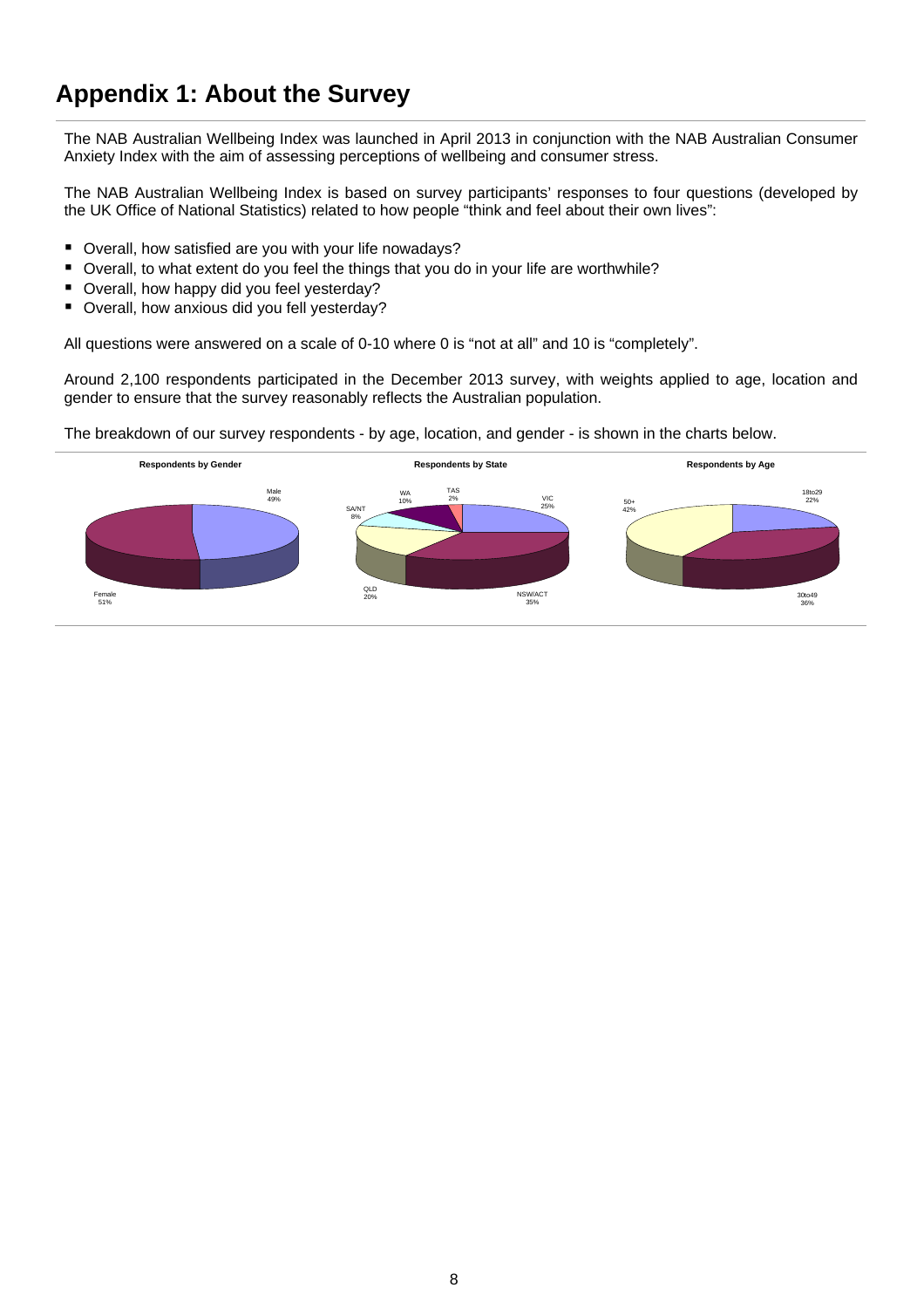# **Macroeconomic, Industry & Markets Research**

### **Australia**

| Alan Oster                                  | <b>Group Chief Economist</b>                             | $+(613) 8634 2927$                |
|---------------------------------------------|----------------------------------------------------------|-----------------------------------|
| Jacqui Brand                                | <b>Personal Assistant</b>                                | $+(613) 8634 2181$                |
| Rob Brooker                                 | Head of Australian Economics & Commodities               | $+(613) 8634 1663$                |
| Alexandra Knight                            | Economist - Australia                                    | $+(613)$ 9208 8035                |
| Vyanne Lai                                  | Economist - Agribusiness                                 | $+(613) 8634 0198$                |
| Dean Pearson                                | Head of Industry Analysis                                | $+(613) 8634 2331$                |
| Robert De Iure                              | Senior Economist - Industry Analysis                     | $+(613) 8634 4611$                |
| Gerard Burg                                 | Economist - Industry Analysis                            | $+(613) 8634 2788$                |
| <b>Brien McDonald</b>                       | Economist - Industry Analysis & Risk Metrics             | $+(613) 8634 3837$                |
| Tom Taylor                                  | <b>Head of International Economics</b>                   | $+(613) 8634 1883$                |
| John Sharma                                 | Economist - Sovereign Risk                               | $+(613) 8634 4514$                |
| <b>Tony Kelly</b>                           | Economist - International                                | $+(613)$ 9208 5049                |
| James Glenn                                 | Economist - Asia                                         | $+(613)$ 9208 8129                |
| Global Markets Research - Wholesale Banking |                                                          |                                   |
| Peter Jolly                                 | <b>Head of Markets Research</b>                          | $+(61 2)$ 9237 1406               |
| <b>Robert Henderson</b>                     | Chief Economist Markets - Australia                      | $+(612)$ 9237 1836                |
| Spiros Papadopoulos                         | Senior Economist - Markets                               | $+(613) 8641 0978$                |
| David de Garis                              | Senior Economist - Markets                               | $+(613) 8641 3045$                |
| <b>New Zealand</b>                          |                                                          |                                   |
| Tony Alexander                              | Chief Economist - BNZ                                    | $+(644)4746744$                   |
| <b>Stephen Toplis</b>                       | Head of Research, NZ                                     | $+(644)$ 474 6905                 |
| <b>Craig Ebert</b>                          | Senior Economist, NZ                                     | $+(644)$ 474 6799                 |
| Doug Steel                                  | Markets Economist, NZ                                    | $+(644)$ 474 6923                 |
| London                                      |                                                          |                                   |
| <b>Nick Parsons</b>                         | Head of Research, UK/Europe & Global Head of FX Strategy | $+(4420)$ 7710 2993               |
| Tom Vosa                                    | Head of Market Economics - UK/Europe                     | $+(4420)$ 7710 1573               |
| Gavin Friend                                | Markets Strategist - UK/Europe                           | +(44 20) 7710 2155                |
|                                             | <b>Foreign Exchange</b>                                  | <b>Fixed Interest/Derivatives</b> |
| Sydney                                      | +800 9295 1100                                           | $+(612)$ 9295 1166                |
| Melbourne                                   | +800 842 3301                                            | $+(613)$ 9277 3321                |
| Wellington                                  | +800 64 642 222                                          | +800 64 644 464                   |

London +800 747 4615 + +800 747 4615<br>
New York +1 800 125 602 New York +1 800 125 602 +1877 377 5480  $+(65)$  338 1789